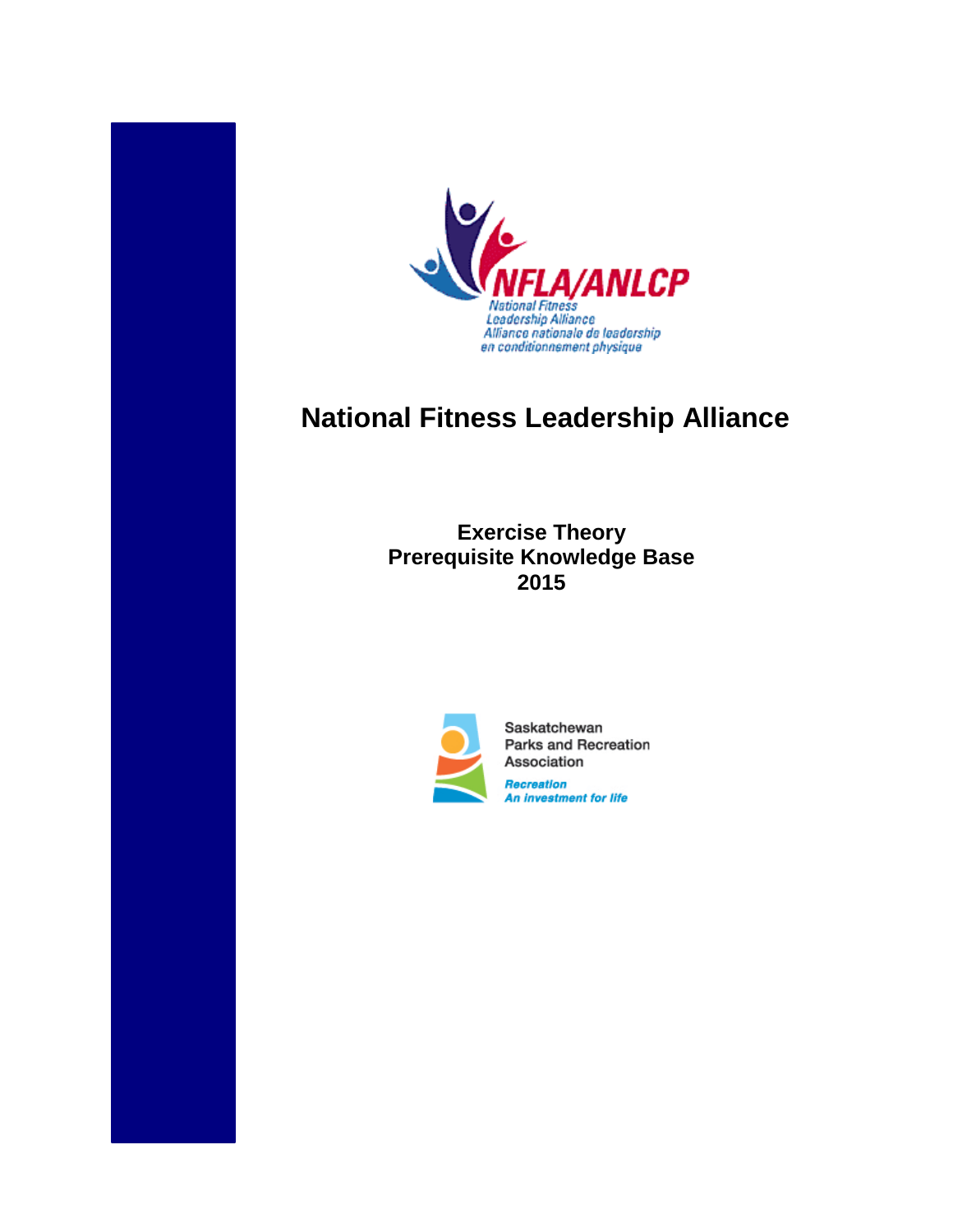# **National Fitness Leadership Alliance Exercise Theory Prerequisite Knowledge Base**

**These competencies are intended as a prerequisite base on which subsequent training will build, depending on certifications chosen.**

# **Health-Related Benefits of Physical Activity**

## **Knowledge Benchmark**

The Exercise Leader describes the benefits of physical activity and its relationship to health and wellness.

# **Competencies**

- 1. Summarizes the health-related benefits of physical activity
- 2. Describes the potential health impacts of physical inactivity and sedentary lifestyles
- 3. Identifies modifiable lifestyle behaviours and non-modifiable risk factors and how they increase or decrease the risk of chronic disease

# **Leadership and Communication**

## **Knowledge Benchmark**

The Exercise Leader defines principles of adult learning, communication skills, and leadership models.

## **Competencies**

- 1. Defines and identifies the principles of adult learning and how they relate to an exercise environment
- 2. Chooses effective communication strategies for work with a variety of participants
- 3. Describes the principles of effective leadership styles
- 4. Identifies intrinsic and extrinsic factors that may motivate adults to participate in physical activity

# **Program Planning**

## **Knowledge Benchmark**

The Exercise Leader describes how to prepare an effective physical activity or exercise program using established training methods and principles.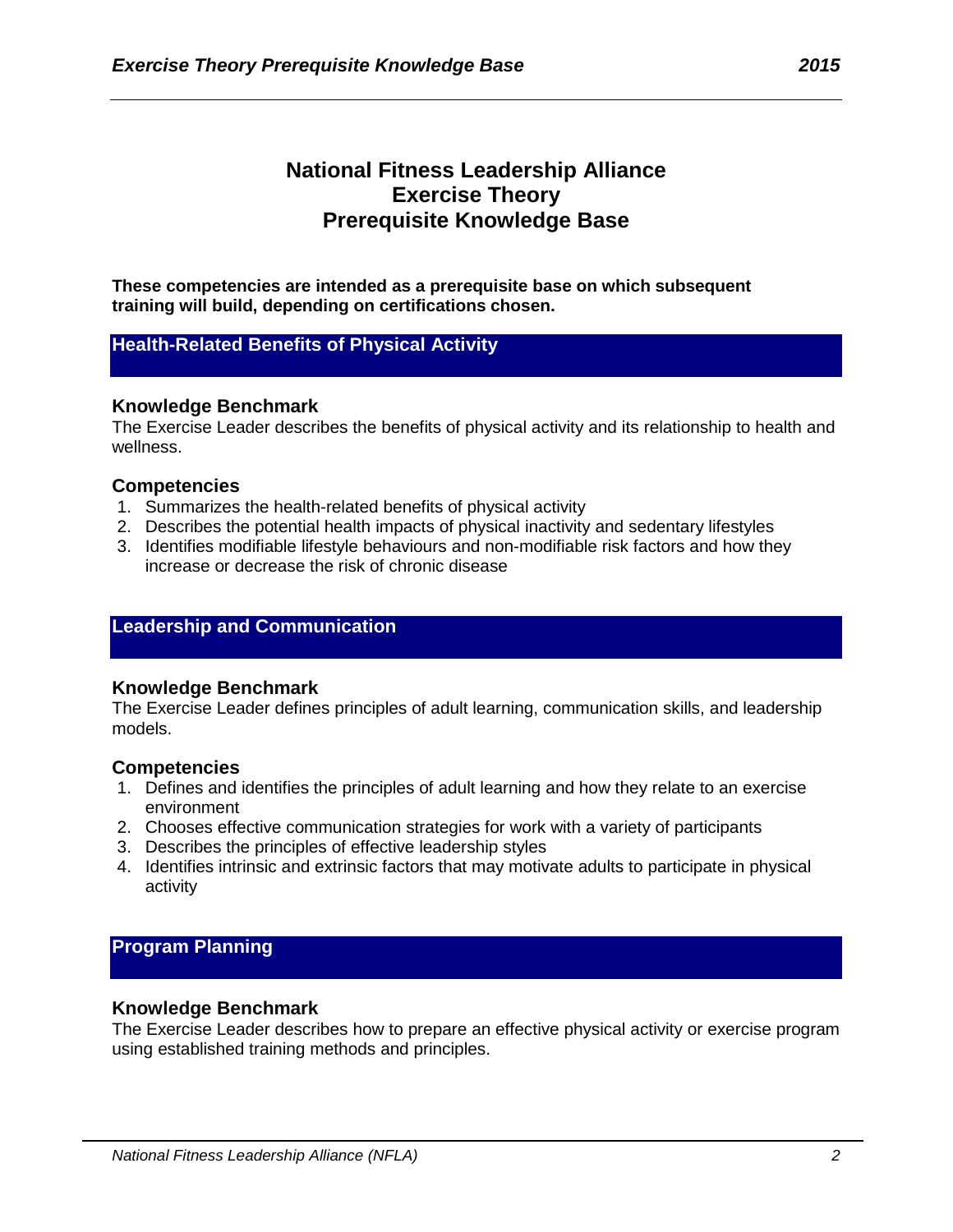#### **Competencies**

- 1. Describes how to provide exercise modifications based on clients' needs
- 2. Describes the evidence-based principles of the Canadian Physical Activity Guidelines

# **Physical Activity and Lifestyle**

#### **Knowledge Benchmark**

The Exercise Leader describes and integrates a holistic (whole-person wellness) approach to physical activity and lifestyle, identifies the elements of the Active Living concept, physical activity and physical literacy, and discusses the implications for exercise leadership.

#### **Competencies**

- 1. Defines holism; describes the benefits as they relate to physical activity and discusses how to impart this knowledge in an exercise leadership setting
- 2. Defines active living, physical activity, and physical literacy
- 3. Identifies common barriers to physical activity
- 4. Distinguishes between fundamental movement skills and physical literacy; illustrates physical literacy in particular movement patterns
- 5. Describes and demonstrates physical literacy in leadership and program development practices
- 6. Encourages participants in various ways to commit to exercise and take responsibility for their own health and well being

# **Anatomy**

## **Knowledge Benchmark**

The Exercise Leader demonstrates knowledge of human anatomy.

- 1. Identifies the major muscle or muscle groups and the movements they perform, including trapezius; erector spinae; deltoid (anterior, middle, and posterior); rhomboids; pectoralis major; rectus abdominis; internal and external obliques; transverse abdominis; biceps brachii; triceps brachii; the latissimus dorsi; iliopsoas; gluteus maximus, medius, and minimus; hip adductors; hamstrings; quadriceps (rectus femoris, vastus lateralis, vastus intermedius, vastus medialis); gastrocnemius; soleus; and tibialis anterior
- 2. Identifies the types of joints, including fibrous, cartilaginous, and synovial, and describes how bone structure influences joint function
- 3. Identifies joint structures and connective tissues, including the joint capsule, synovial membrane, articular cartilage, joint cavity, ligaments, and tendons
- 4. Identifies the major bones, including the cranium, vertebrae (cervical, thoracic, and lumbar areas), scapula, ribs, sternum, humerus, radius, ulna, clavicle, pelvic girdle, femur, tibia, fibula, and patella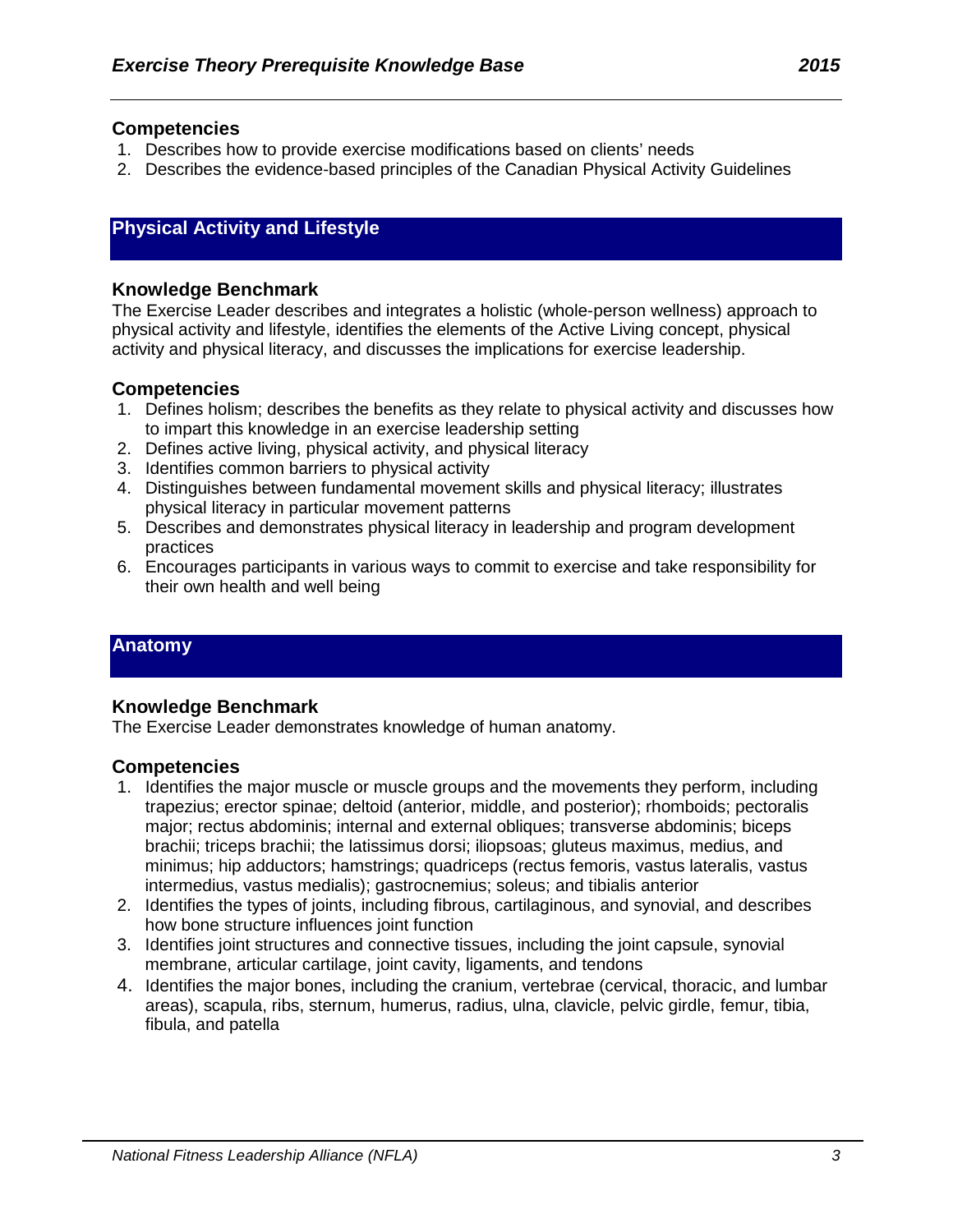# **Movement Mechanics**

## **Knowledge Benchmark**

The Exercise Leader demonstrates knowledge of basic biomechanics involved in human movement.

# **Competencies**

- 1. Identifies the movements of the hip, elbow, shoulder girdle, spine, wrist, ankle, and knee
- 2. Identifies the major joint actions, including flexion, extension, abduction, adduction, medial /internal and lateral/external rotation, circumduction, hyperextension, dorsiflexion, plantar flexion, pronation, supination, eversion, inversion, lateral flexion, protraction, retraction, elevation, depression, transverse (horizontal) abduction and transverse (horizontal) adduction.
- 3. For four exercises (push-up, squat, lunge, and abdominal curl), identifies the agonist, antagonist, and the type of contraction for each phase of the exercise
- 4. Defines synergist
- 5. Defines and describes muscle actions
- 6. Describes how the following impacts stability: a) size of the base of support, b) height of the centre of gravity, and c) location of the centre of gravity in relation to the base of support
- 7. Using the principle of length of levers, explains how they can be used to vary the intensity of an exercise

# **Exercise Physiology**

## **Knowledge Benchmark**

The Exercise Leader describes exercise physiology underlying human movement.

- 1. Identifies the average range for resting heart rate as well as the range for target exercise heart rate for an individual of a stated age using the Karvonen Method and "220 – age" max heart rate method
- 2. States whether each of the following increases or decreases during a cardiovascular exercise session: heart rate, blood pressure, stroke volume, and respiratory rate
- 3. Describes how oxygen enters and moves through the body and how carbon dioxide is removed from the muscles
- 4. Describes venous pooling and how to prevent it
- 5. Defines blood pressure and identifies normal resting values for diastolic and systolic
- 6. Describes how blood pressure adapts to cardiovascular conditioning
- 7. Summarizes the key elements (endurance, total time, power) of the three energy systems (aerobic, lactic acid and ATP-CP) and their primary fuel (glycogen/glucose, fats, ATP-CP)
- 8. Identifies the primary system used in various physical activities
- 9. Describes the long-term training adaptations of the following fitness components: cardiovascular endurance, muscular endurance, muscular strength, and flexibility
- 10. Identifies and describes how environmental factors can affect the body's response to physical activity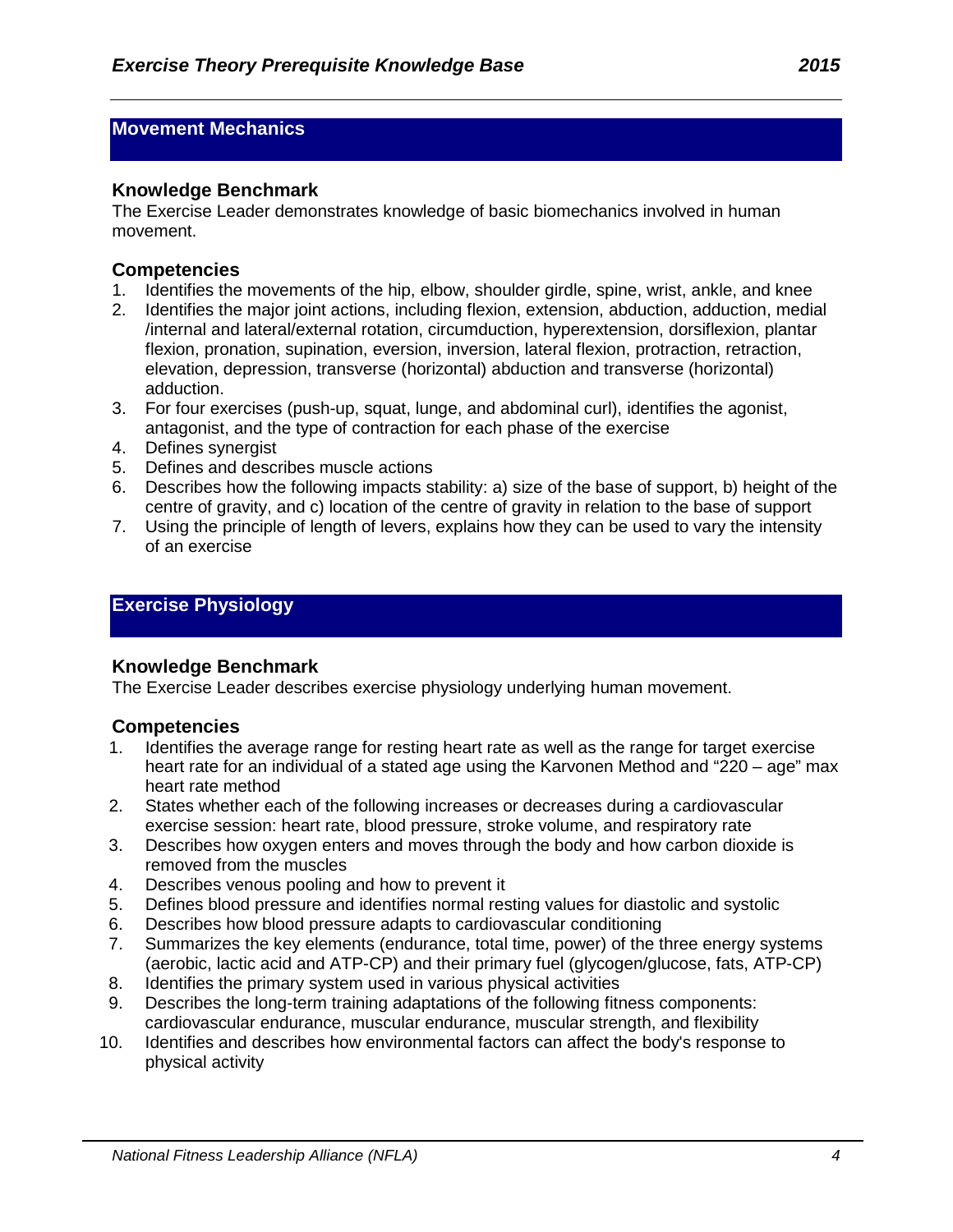# **Principles of Exercise Conditioning**

# **Knowledge Benchmark**

The Exercise Leader describes exercise conditioning principles.

# **Competencies**

- 1. Defines the FITT Principle: frequency, intensity, time (duration), and type of exercise for improving each of the following health-related components of fitness: flexibility, cardiovascular endurance, muscular strength, and muscular endurance
- 2. Describes how using the talk test, rating of perceived exertion, the Borg scale, and training heart rate can be used to monitor and adjust intensity
- 3. Identifies the pros and cons associated with static, dynamic, and ballistic stretching and when each is most appropriate
- 4. Describes the importance of developing a balanced muscle-conditioning program for the muscles surrounding the major joints
- 5. Describes the anatomical limitations to joint range of motion (flexibility)
- 6. Describes established training methods and principles (i.e., SAID, progressive overload, maintenance, FITT, reversibility, ceiling effect, symmetry)

# **Exercise Analysis and Risk Management**

# **Knowledge Benchmark**

The Exercise Leader describes safety in all aspects of planning and delivering of exercise programs as well as methods for preventing and managing injuries.

- 1. Describes why and how to use the following pre-screening tools: PAR-Q+, ePARmed-X, and the ePARmed-X for pregnancy
- 2. Analyzes exercises for purpose, potential risks to joint structures, and modifications or alternative exercises
- 3. Describes the signs and symptoms of overtraining
- 4. Recognizes the following signs and symptoms that would warrant modifying or stopping an exercise session:
	- Client's request to stop
	- Fatigue
	- Inability to maintain proper form or technique
	- Suspicion of heart attack or angina
	- Wheezing or severe on-set of shortness of breath
	- Dizziness, confusion, pallor, cyanosis, dyspnea, nausea
	- Cramps in the upper or lower body
	- CNS (central nervous system) symptoms, e.g., ataxia (failure of muscular coordination), vertigo (an illusion of dizzying movement), visual or gait problem (changes in pattern of walking or running)
	- Other sudden changes in performance or behaviour